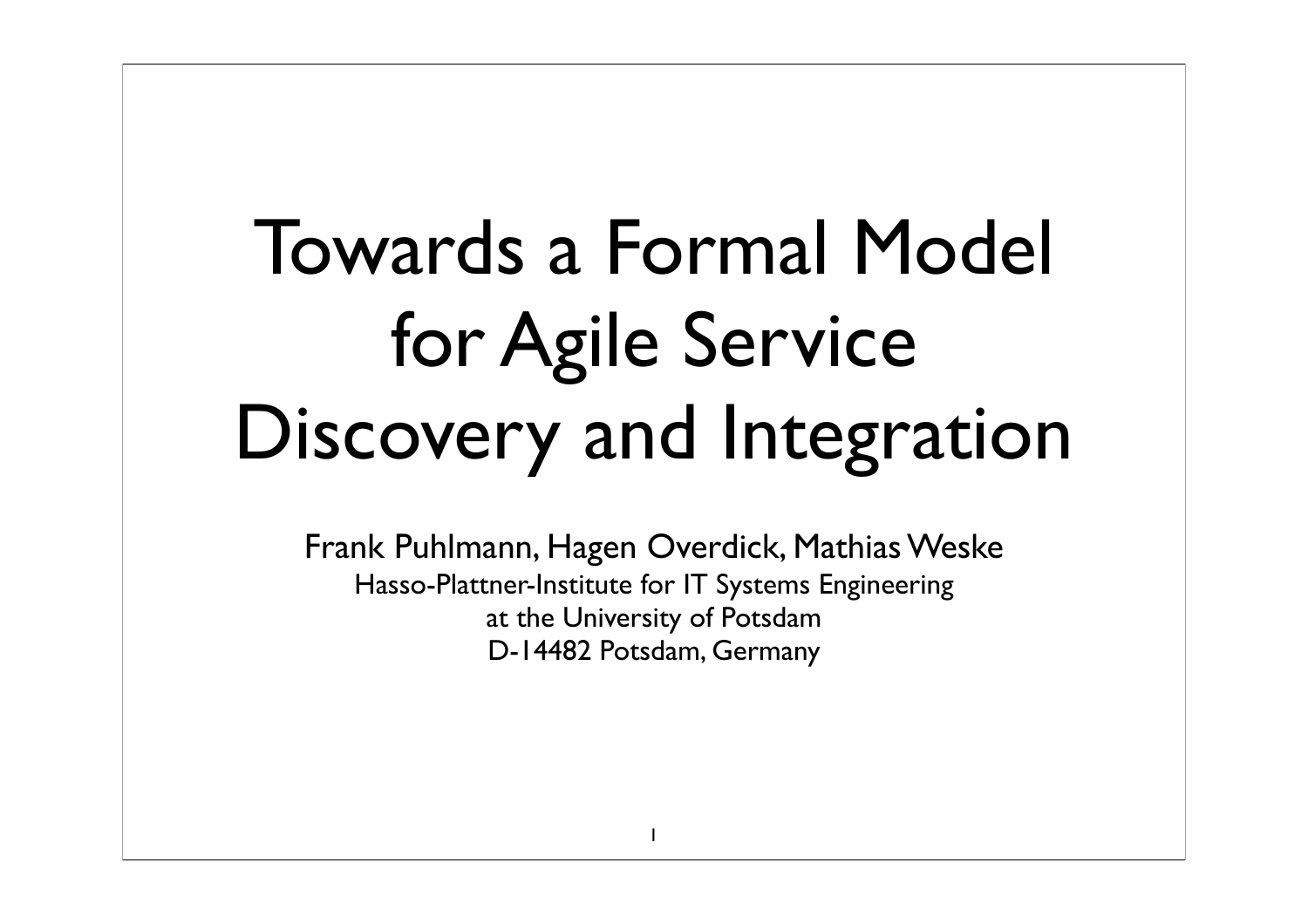#### Goals

- To enables agile service discovery and invocation
- Formal Representation of
	- orchestrations as well as
	- choreographies
- Using a process algebra that provides dynamic process structures  $\Rightarrow$  Pi-Calculus
- Extend work on representing workflow pattern formalizations to the SOC domain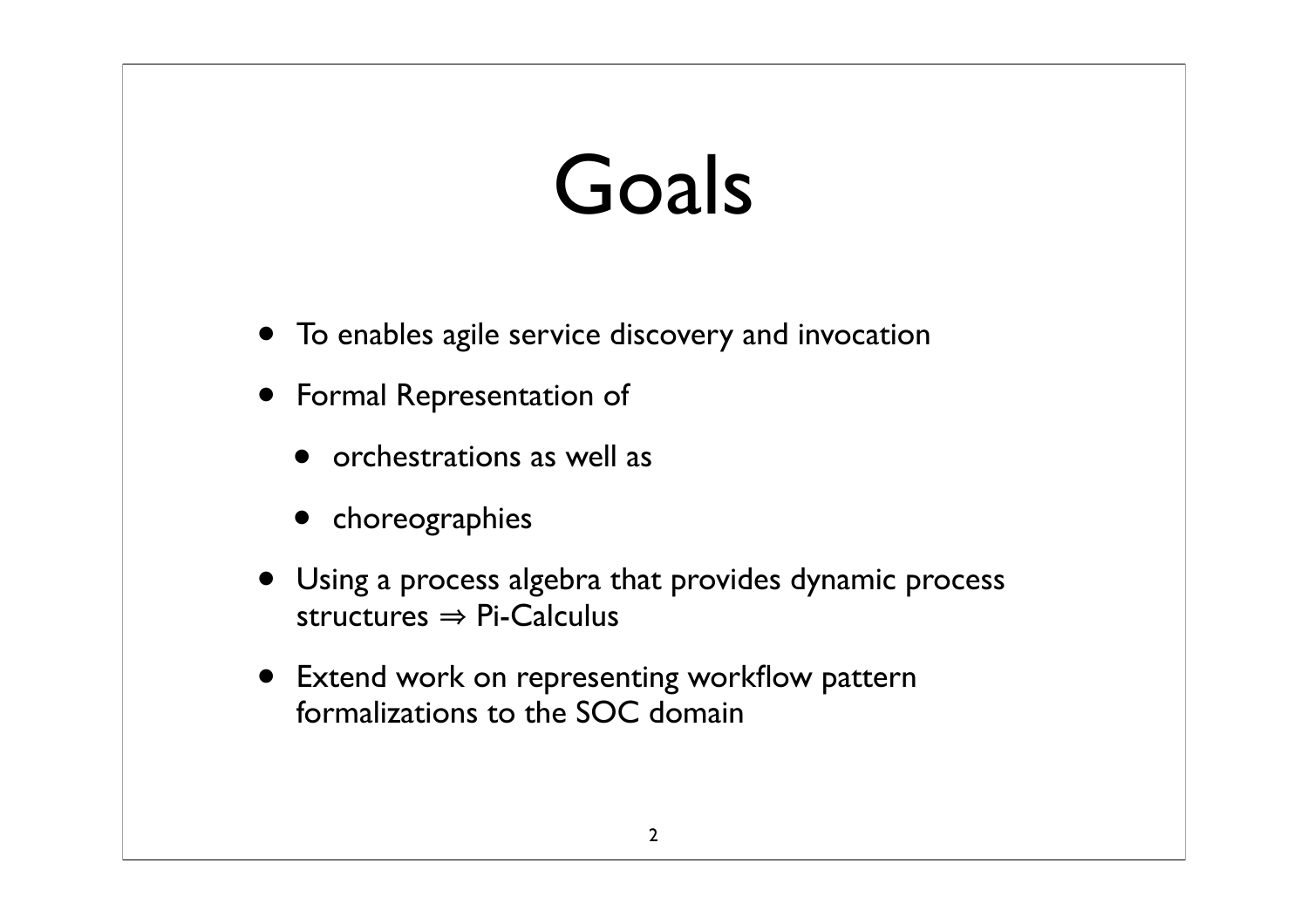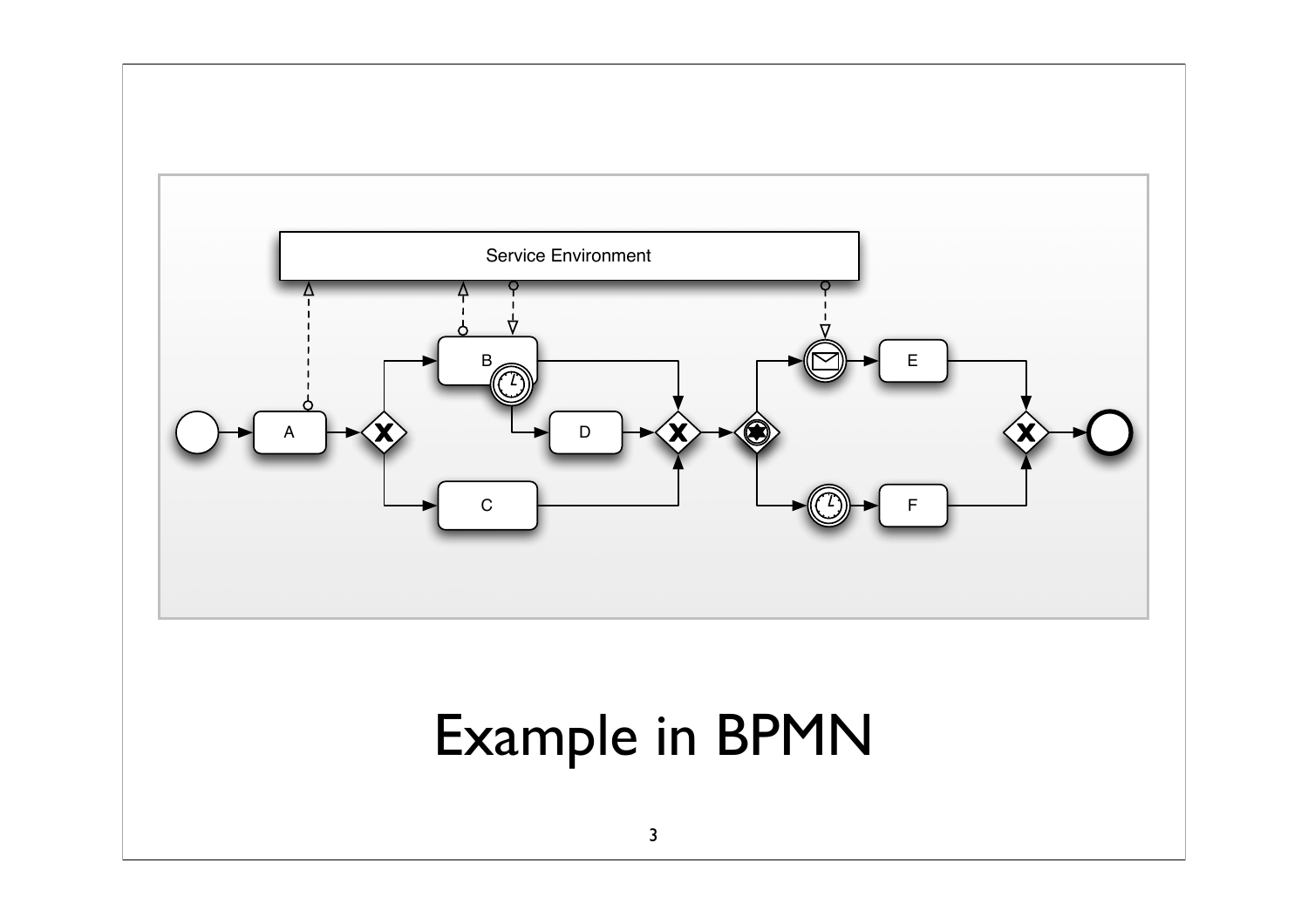#### Orchestration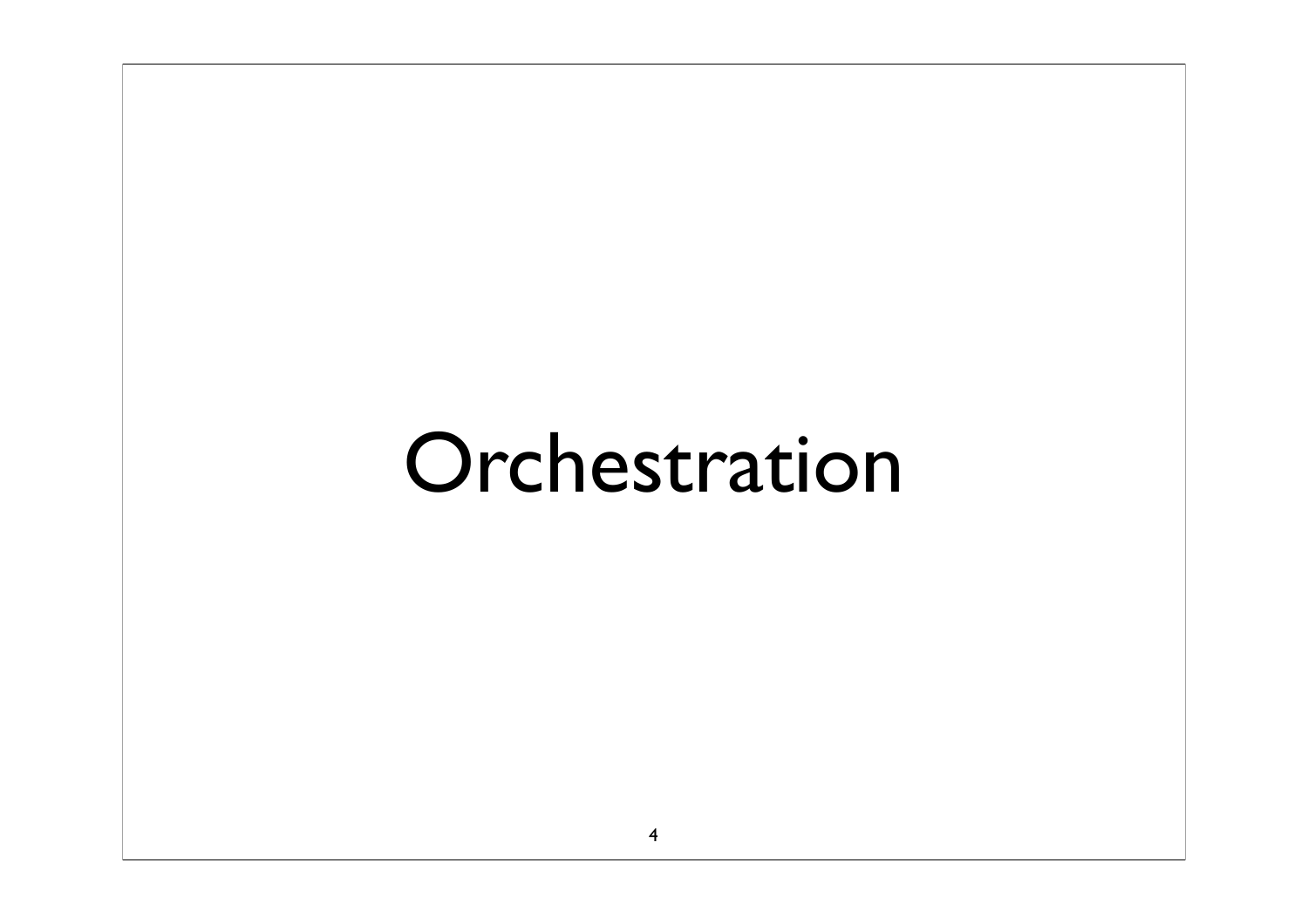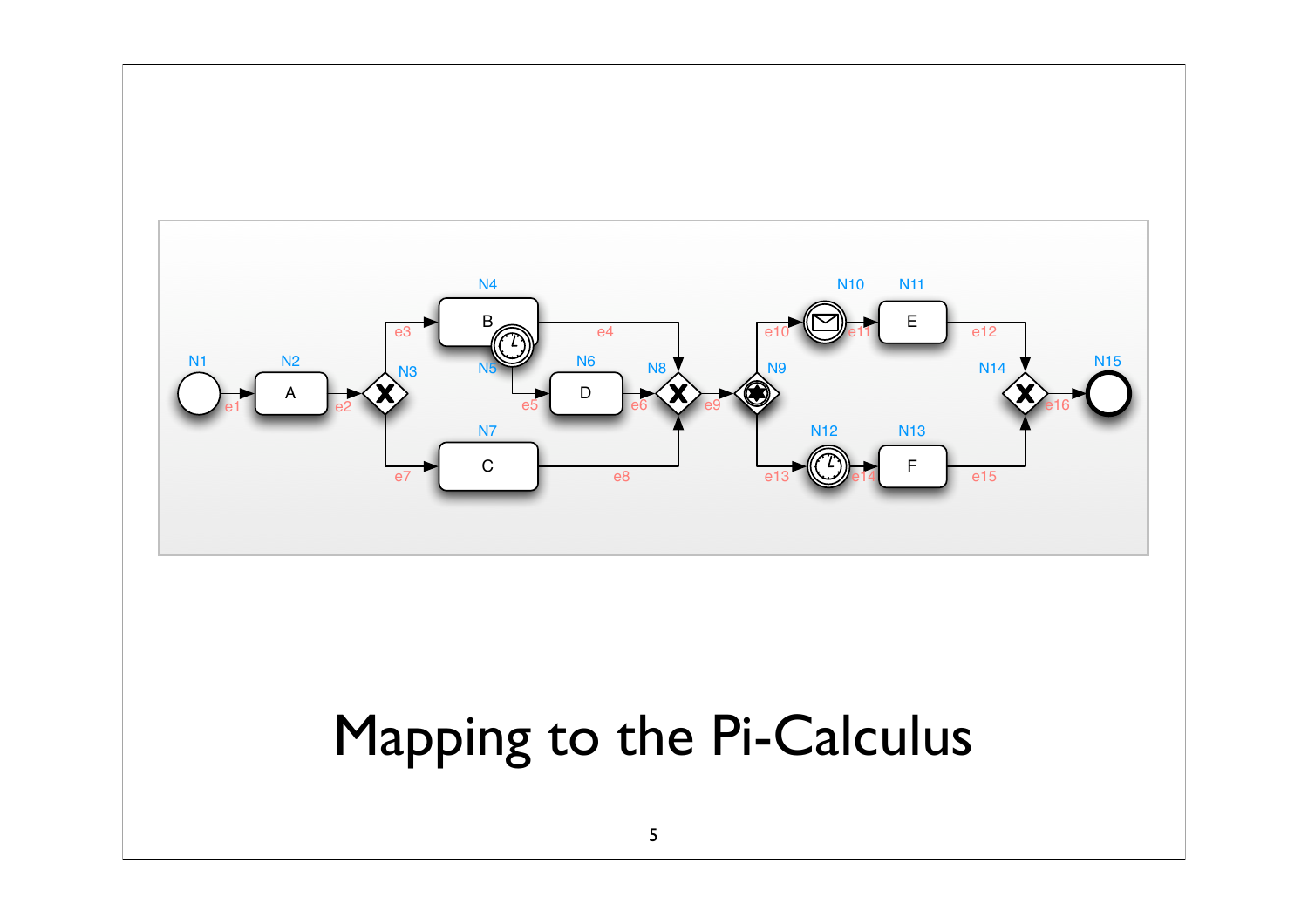## Mapping strategy

- Match all (workflow) patterns to their corresponding Pi-Calculus representation
- Paper: Using the Pi-Calculus for Formalizing Workflow Patterns (Puhlmann, Weske)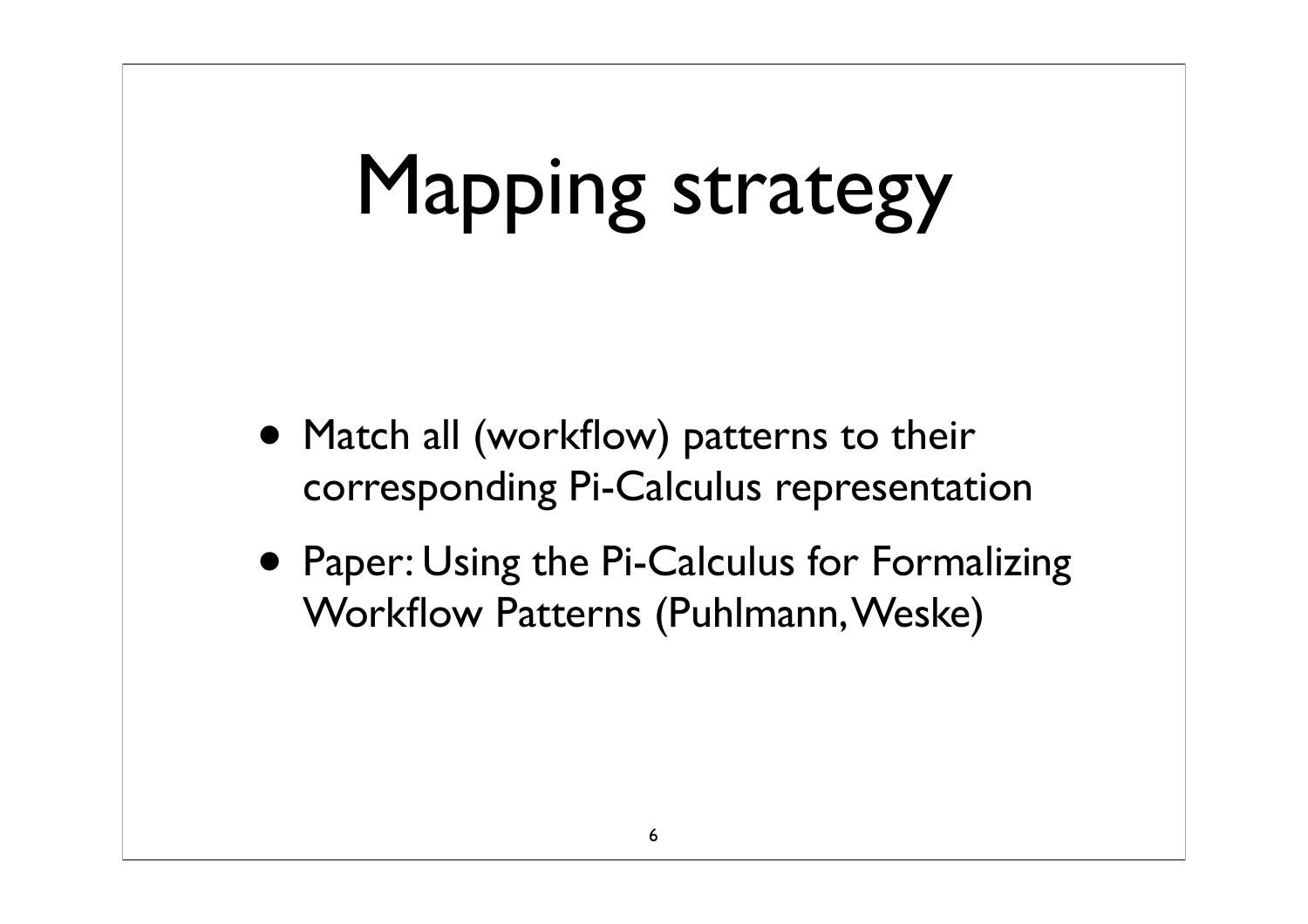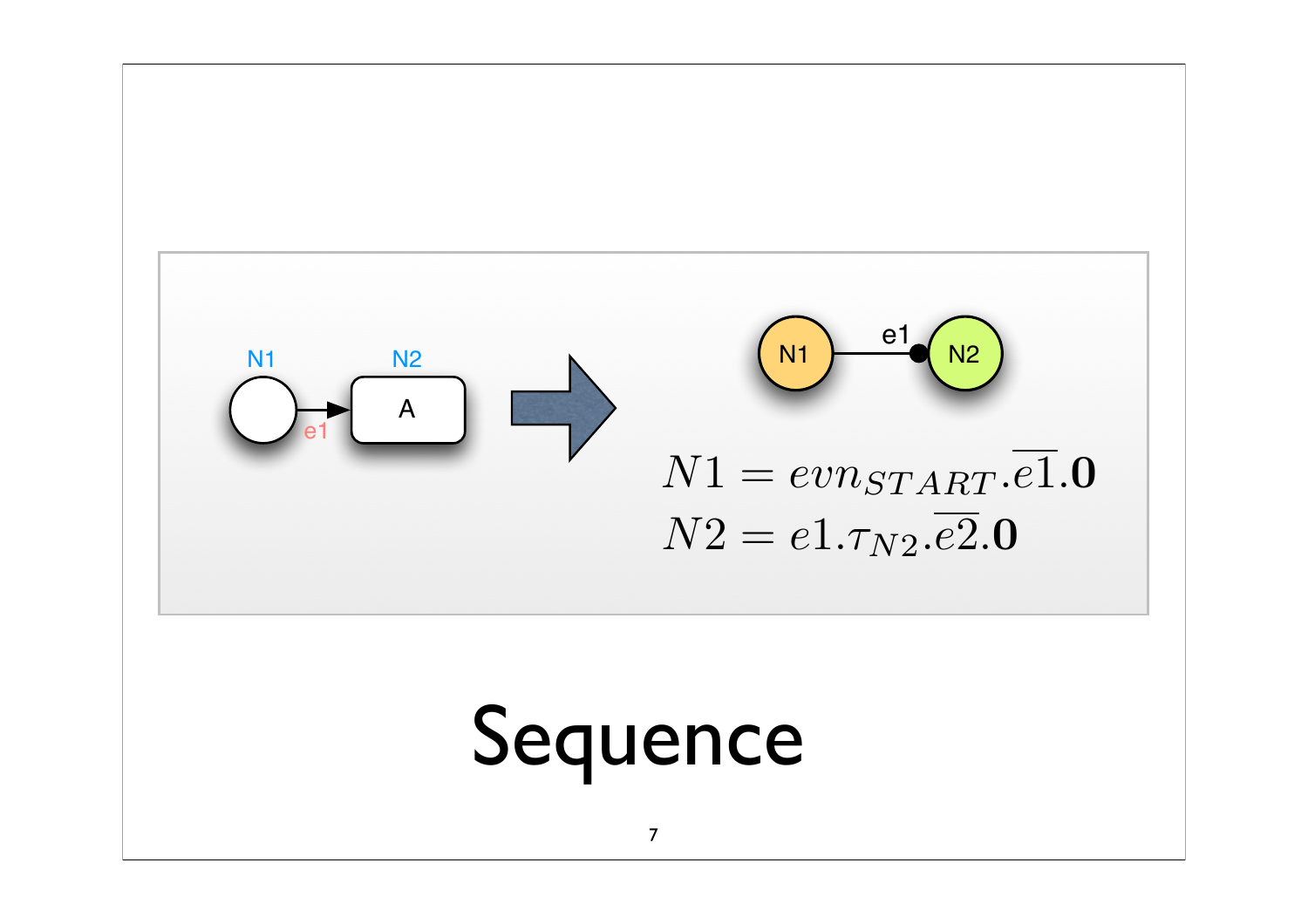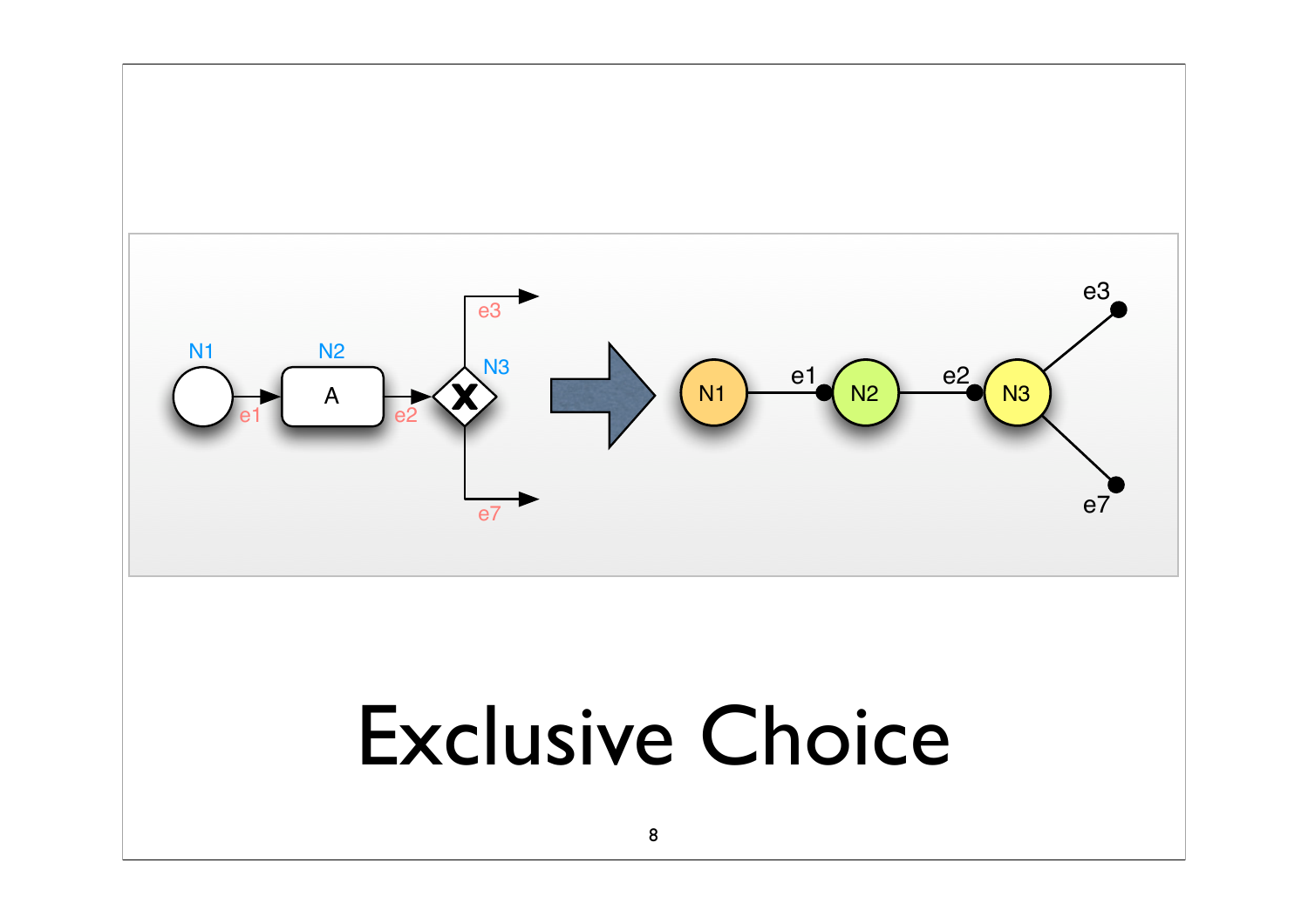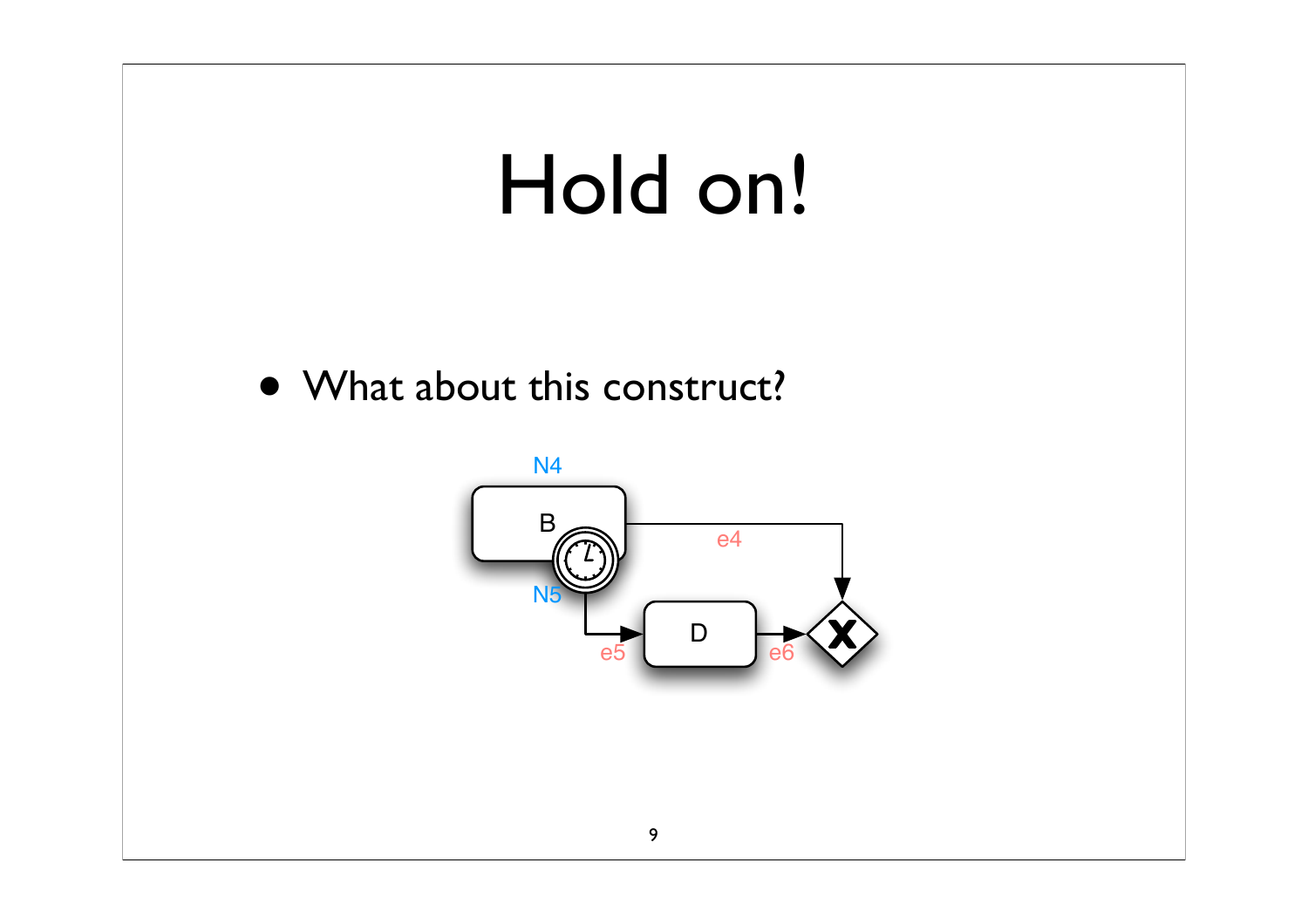### Event-based Rerouting

- New pattern!
- Represents the change of the control flow based on an event (e.g. a message) that occurs during the execution of an activity
- However, we can not stop the actual activity, only reroute the control flow immediately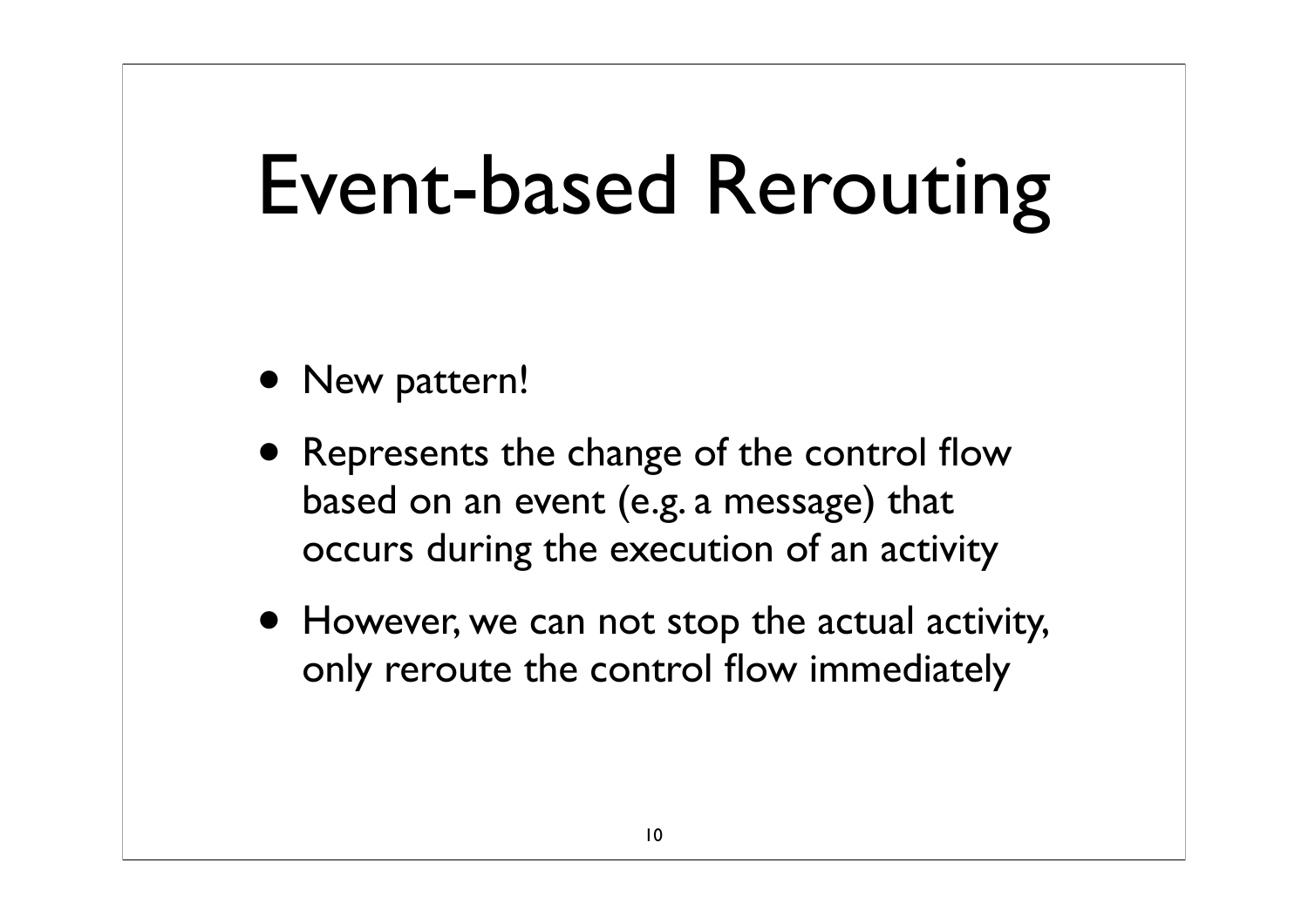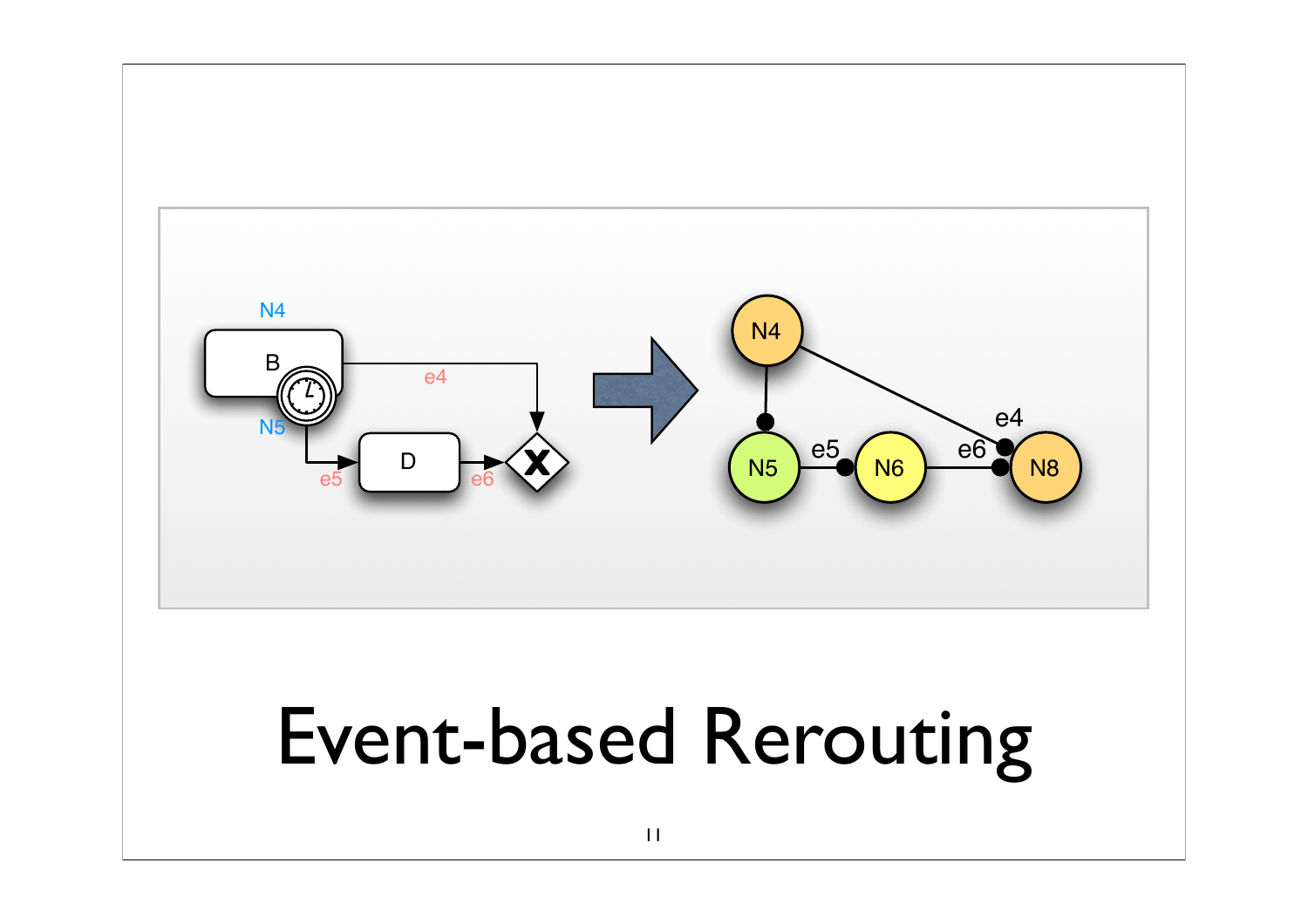# Choreography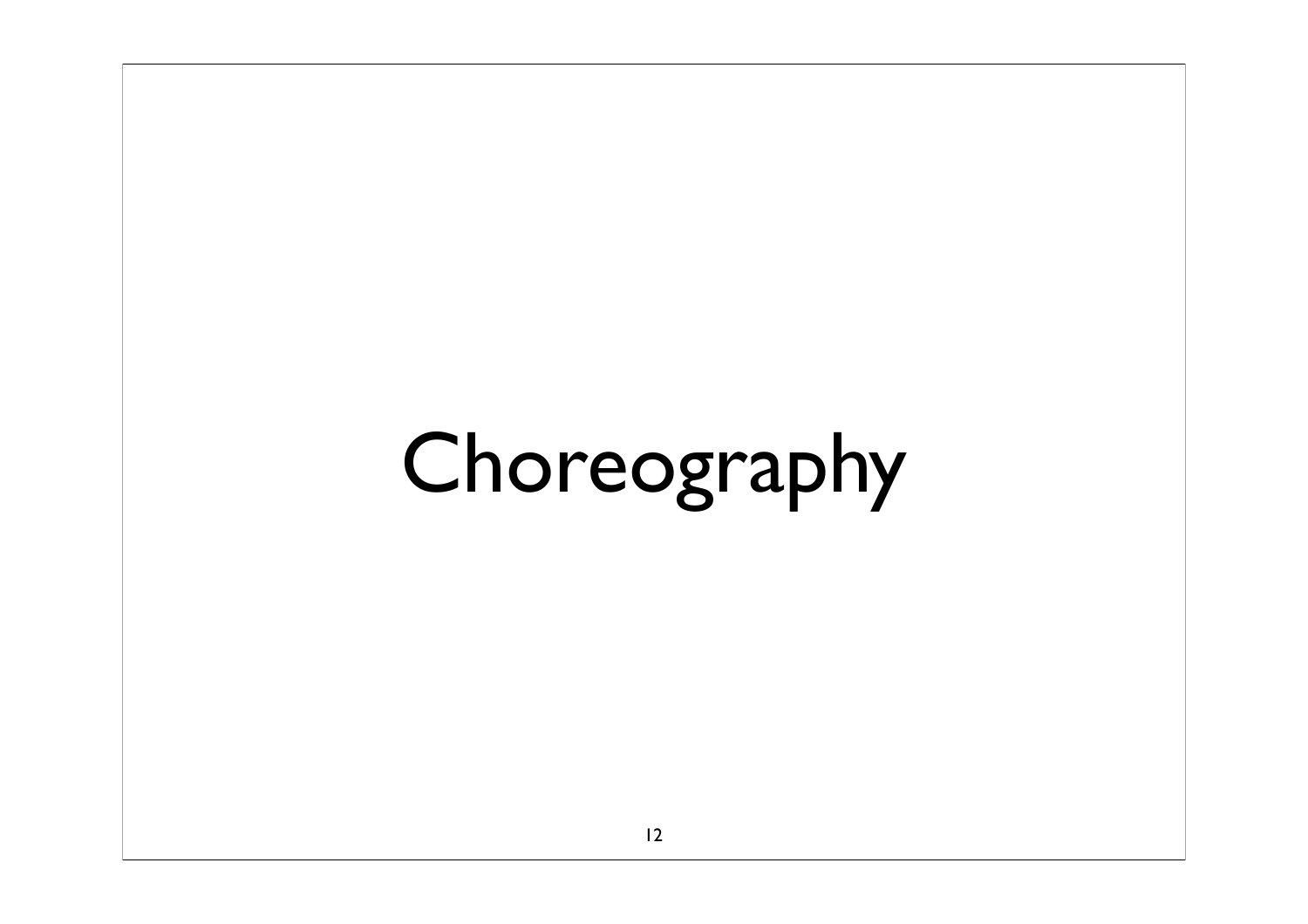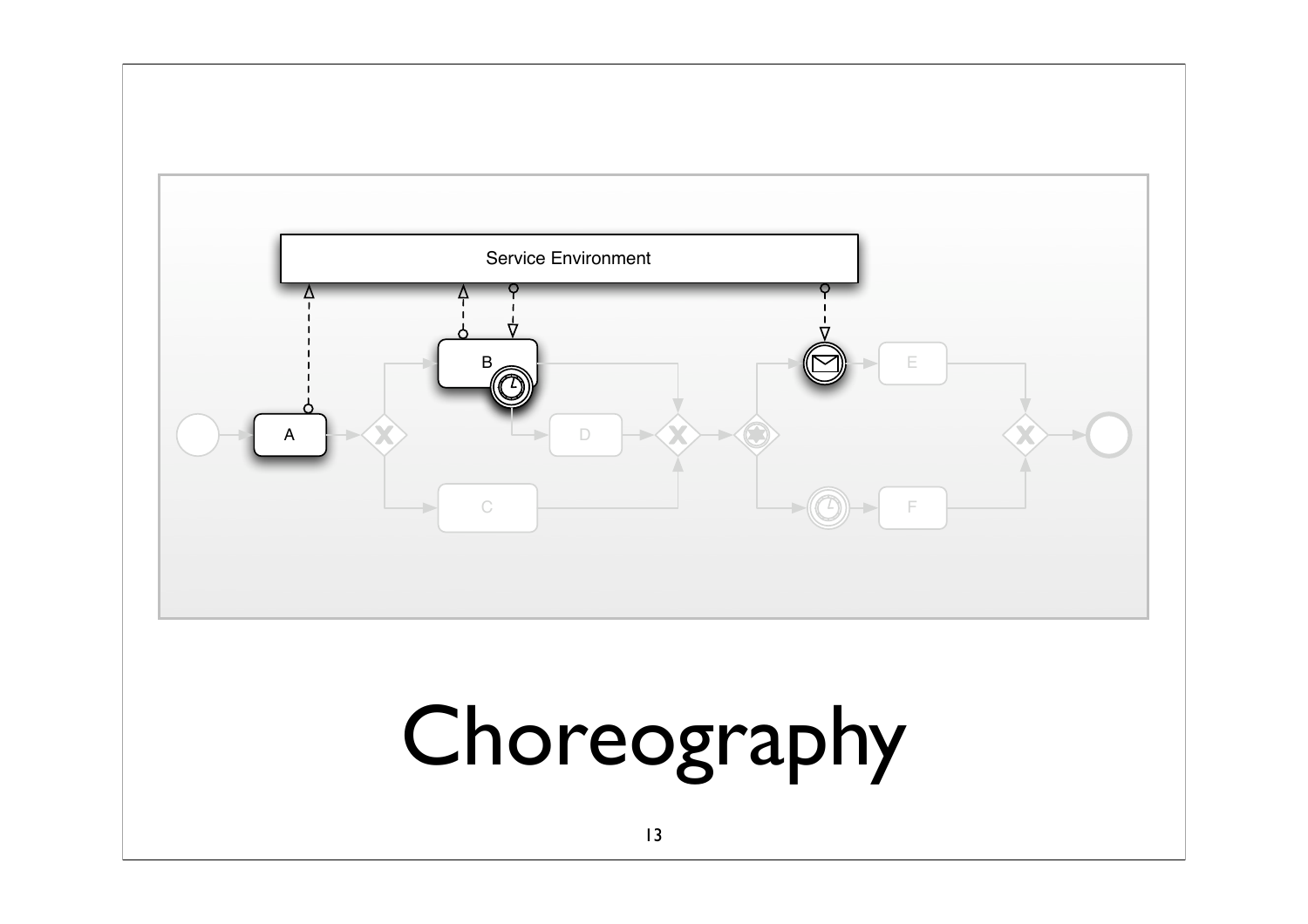#### Correlations

- Pi-calculus supports the concepts of dynamic channel creation via the new operator (**v**)
- Each channel provides:
	- a unique identification and
	- a communication channel
- Sufficient for correlations!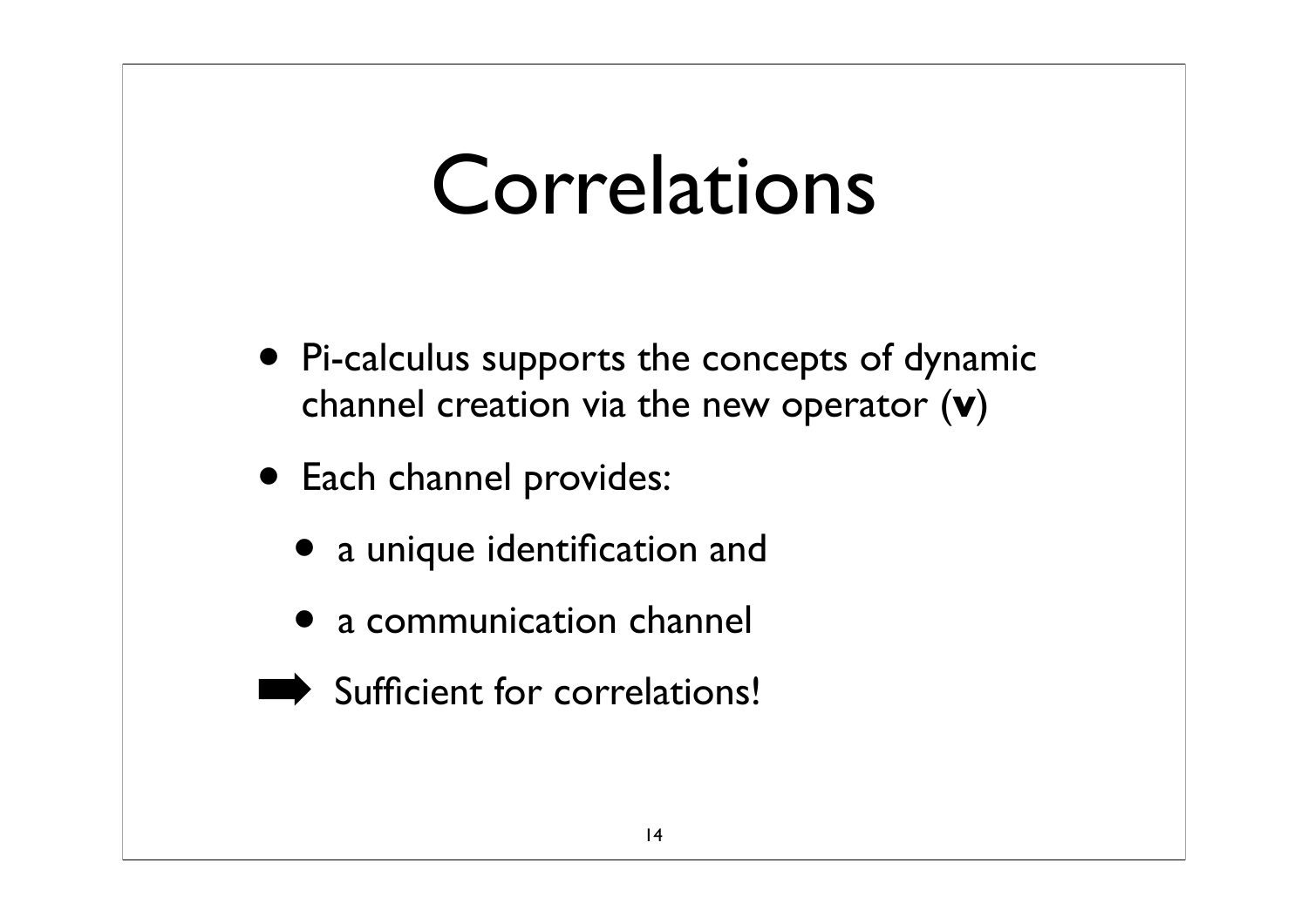#### Service Invocation

- Algorithm:
	- Create a new channel (a Pi-Calculus name)
	- Invoke the server with the channel and request as a parameter
	- Wait for a response on the link
- Advantage: The link can be used as an identifier as well as an unique response channel, so no additional formalism or handling is required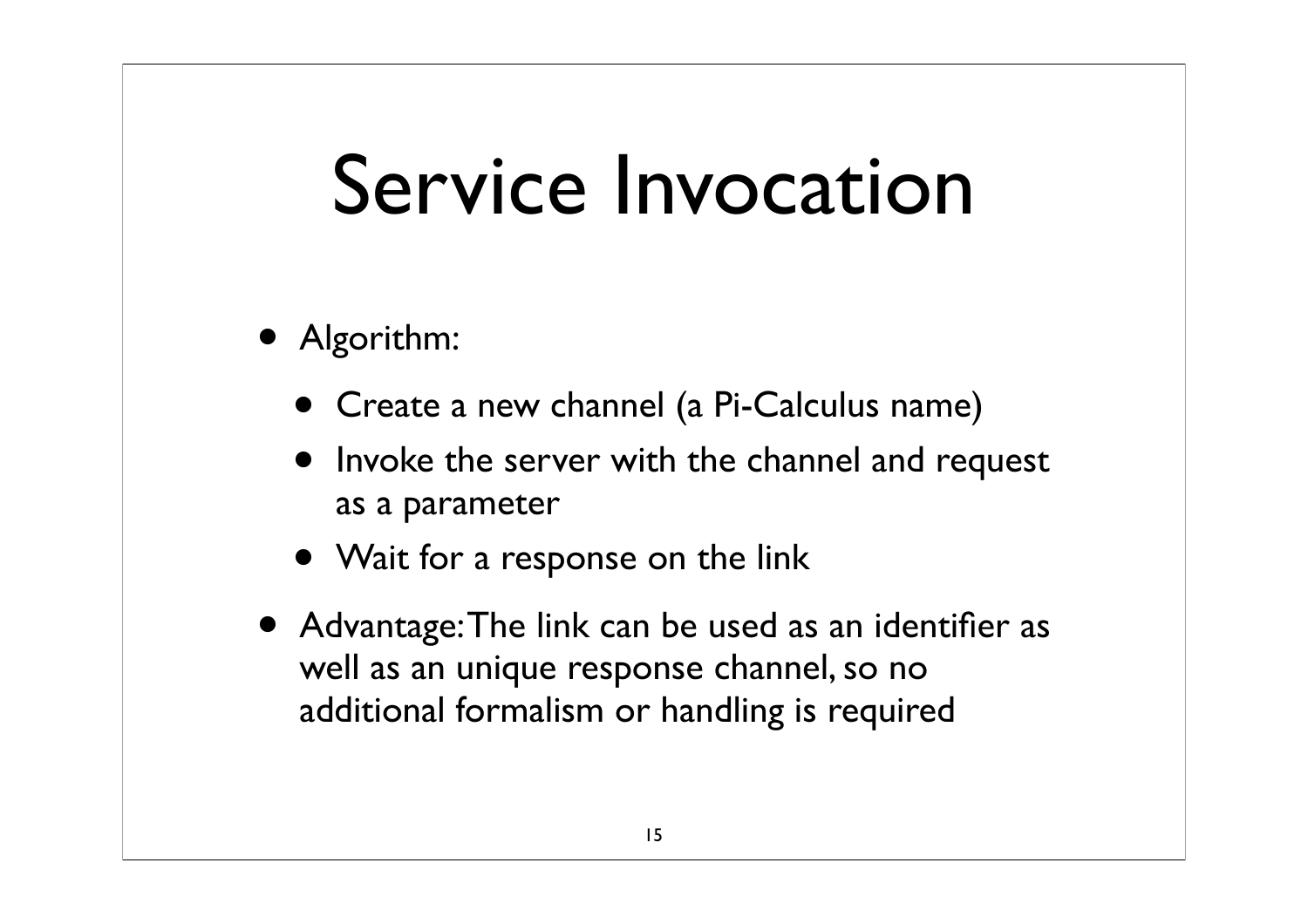Formal Service Invocation 16  $\overline{verb} (ch, request).ch (response)$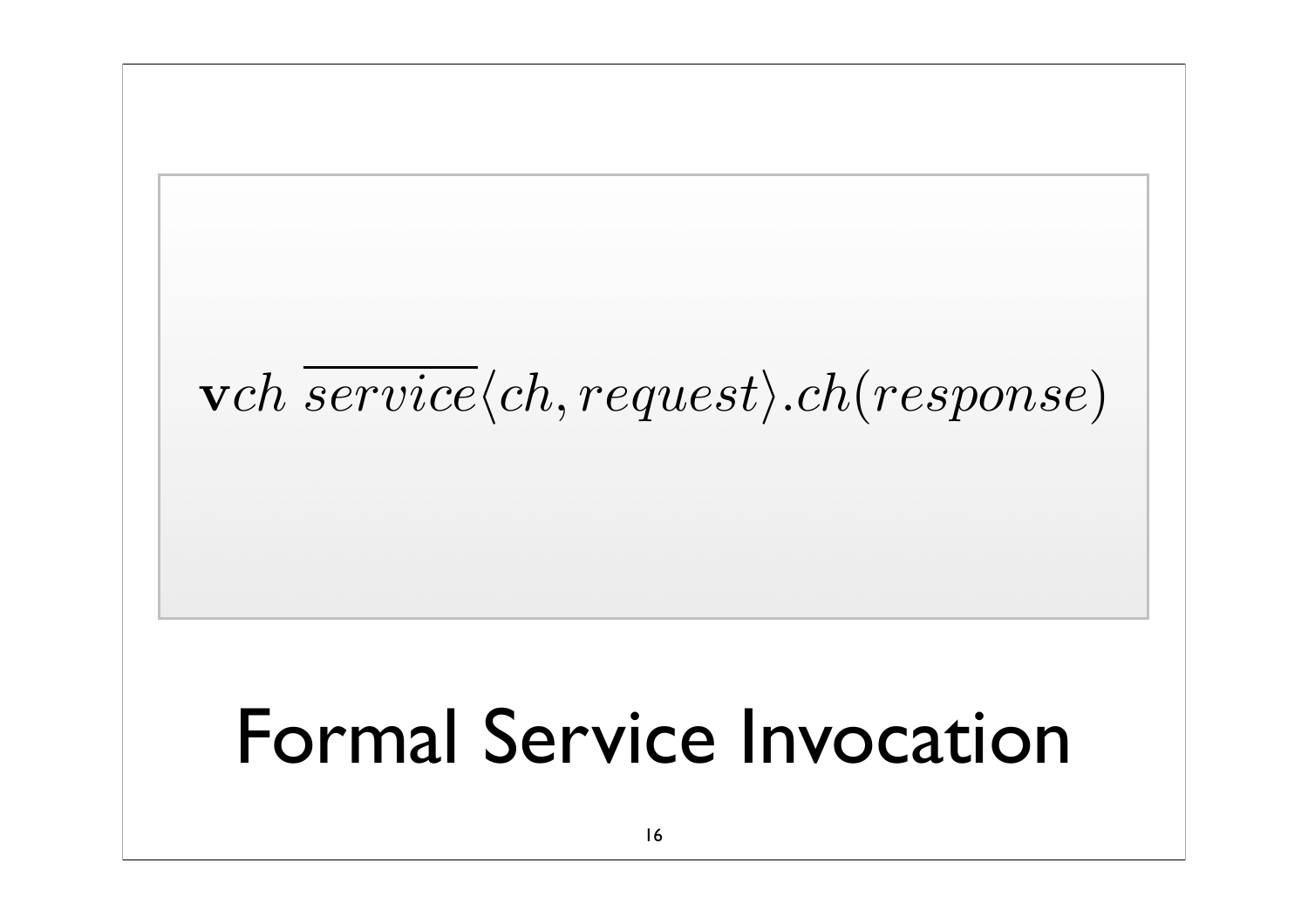# Asynchronous/ Synchronous Invocation

- The introduced concept is always asynchronous:
	- Request/Response can be split over different Pi-Calculus processes
	- If there are no operations between the request and response, we can call it "synchronous invocation"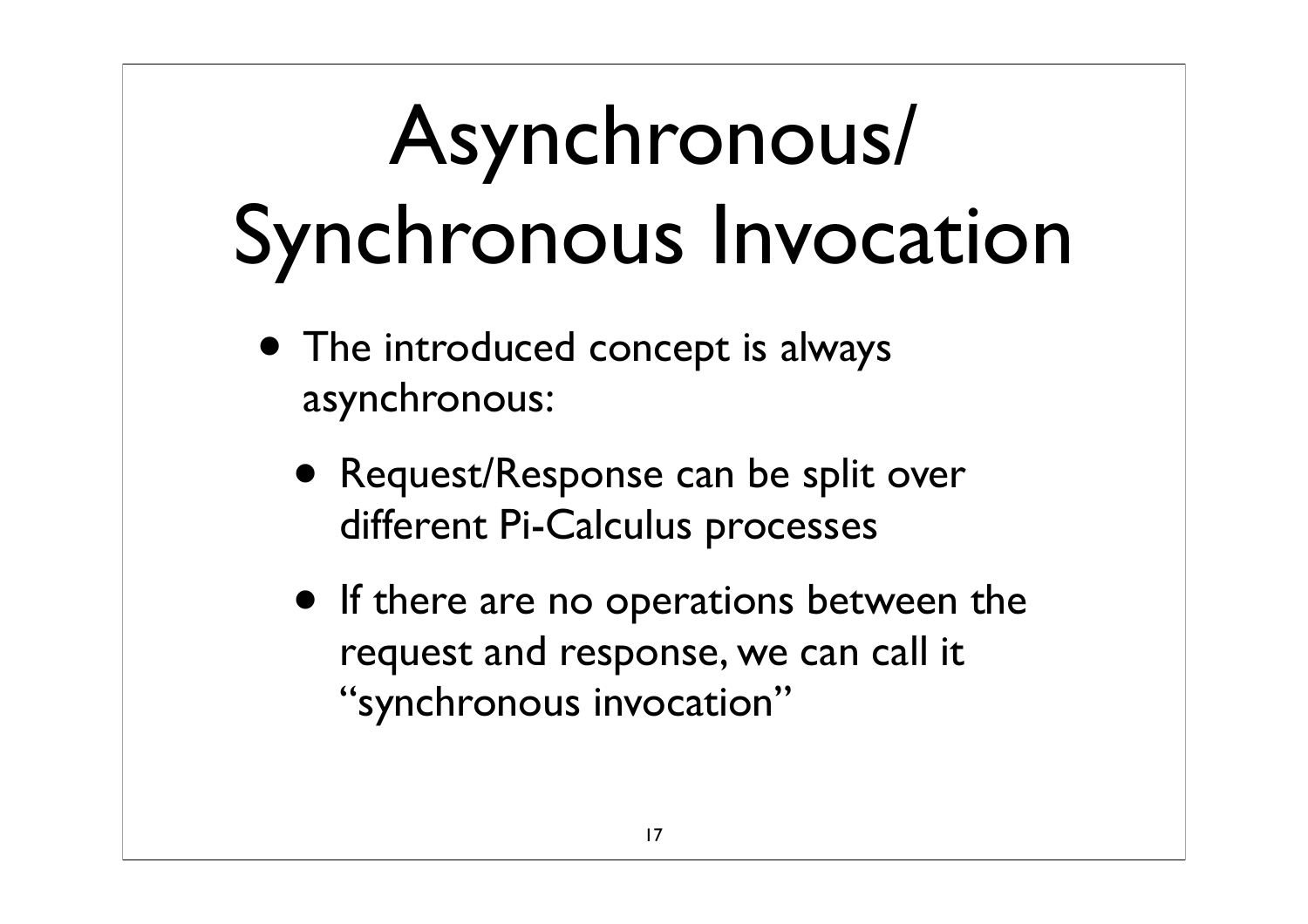$N1 = TASK(env_{STAT}, e1, env_{ABORT}, \tau_{N1})$  $N2 = TASK(e1, e2, env_{ABORT}, \overline{w_{req1}}(w_{resp1}).\tau_{N2})$  $N3 = e^{2.7}N3.([c_{e3} = \top] \overline{e3} | [c_{e7} = \top] \overline{e7})$  $N4 = TASK(e3, e4, abort_{N5}, \overline{w_{req2}} \langle w_{resp2} \rangle w_{resp2}. \tau_{N4}).$  $N5 = env_{TIMEOUTNS}.$  $\overline{abort_{N5}}\langle e5\rangle$  $N6 = TASK(e5, e6, env_{ABORT}, \tau_{N6})$  $N7 = TASK(e7, e8, env_{ABORT}, \tau_{N7})$  $N8 = \mathbf{v}x(e4.\overline{x}.0|e6.\overline{x}.0|e8.\overline{x}.0|x.\overline{e9}.0)$  $CHOICE_{N9,N10,N12} = e9.(w_{resp2}.e11.0 + env_{TIMEOUTN12}.e14.0)$  $N11 = TASK(e13, e14, env_{ABORT}, \tau_{N11})$  $N13 = TASK(e14, e15, env_{ABORT}, \tau_{N13})$  $N14 = \mathbf{v}x(e12.\overline{x}.0|e15.\overline{x}.0|x.\overline{e16}.0)$  $N15 = TASK(e16, env_{DONE}, env_{ABORT}, \tau_{N15})$ 

#### Formal Representation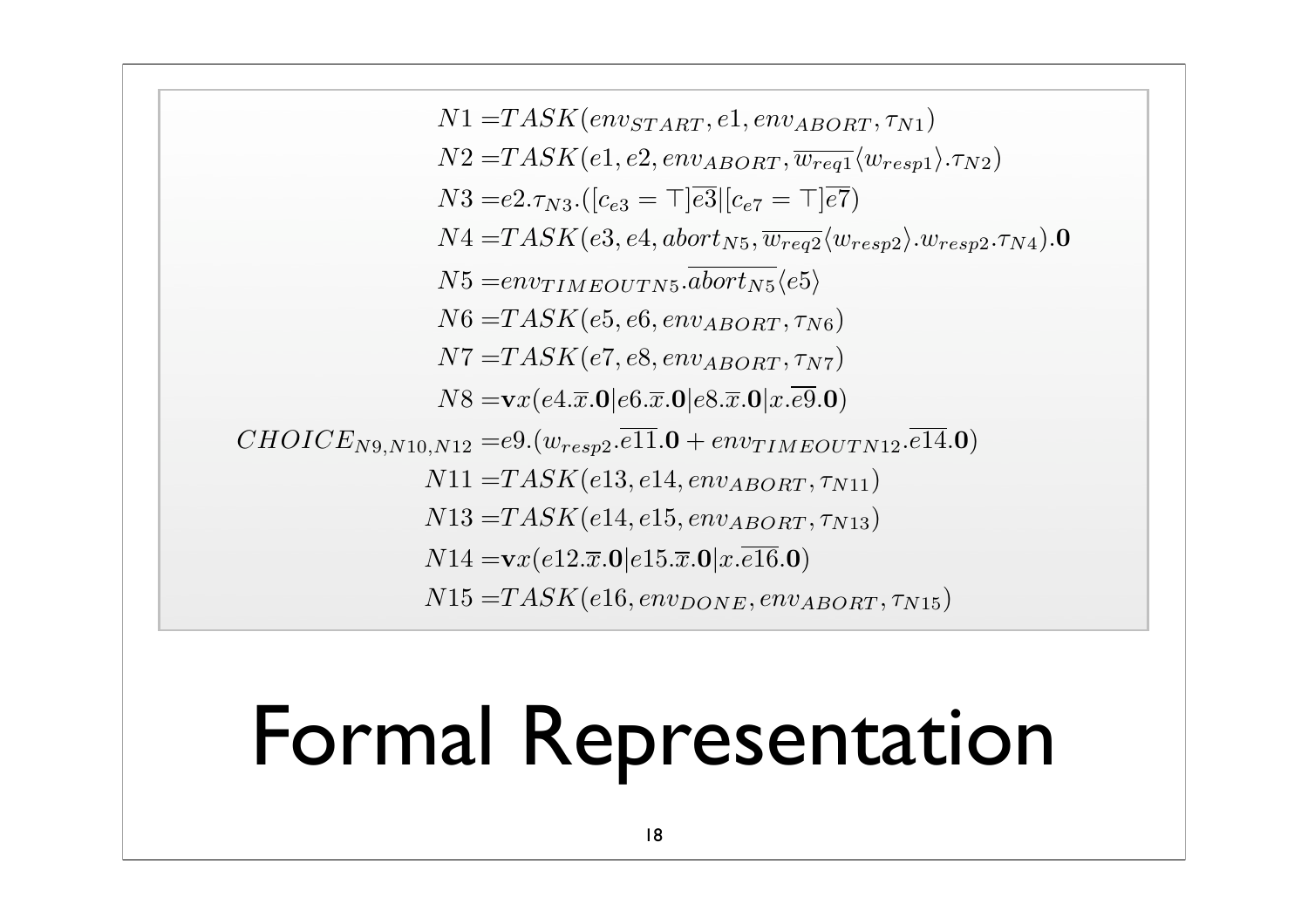## Conclusion & Further Work

- We (partly and illustrating) showed how to use the Pi-Calculus in the service-oriented domain
- The Pi-Calculus has its pro's in supporting
	- Choreographies (esp. correlations)
	- while also allowing powerful service orchestrations incl. extensions to new patterns
- However, more research is required, e.g.
	- formal reasoning (service equivalence, soundness)
	- or precise mappings from graphical notations